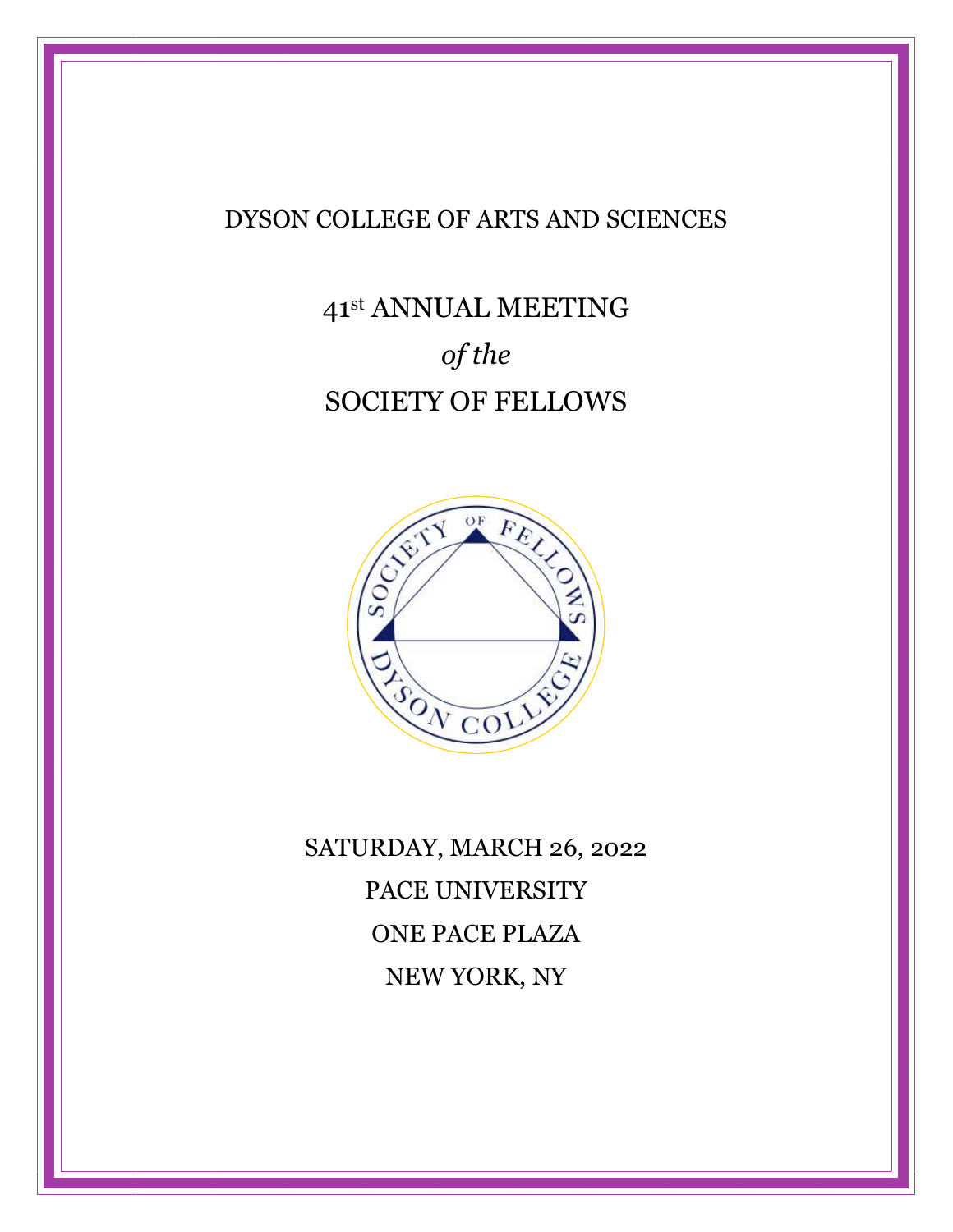## THE SOCIETY OF FELLOWS DYSON COLLEGE OF ARTS AND SCIENCES PACE UNIVERSITY

## 41st ANNUAL MEETING SATURDAY, MARCH 26, 2022 ONE PACE PLAZA

#### FULL-DAY SCHEDULE

- 9:30am Registration and Coffee or Tea—Bianco Room
- 10:00am Annual Meeting Welcome—Bianco Room
- 10:10am Plenary Presentations—Bianco Room
- 11:55am Break
- 12:00pm Poster Session—Main Lobby
- 1:00pm Luncheon—Zannino Room and Student Center

Buffet is set up in Zannino; beverages and desert in Student Center.

- 2:15pm First Concurrent Afternoon Panel Sessions 1 through 7
- 3:15pm Break
- 3:30pm Second Concurrent Afternoon Panel Sessions 8 through 15

Panel sessions are located in classrooms on the Fifth Floor. Water bubbler is set up in lounge area on the Fifth Floor.

- 4:30pm Break
- 4:45pm Awards Ceremony—Bianco Room

THE EXECUTIVE BOARD ACKNOWLEDGES WITH GRATITUDE ALL FACULTY SPONSORS, JUDGES, AND MODERATORS FOR THEIR SUPPORT OF THE SOCIETY OF FELLOWS OF DYSON COLLEGE.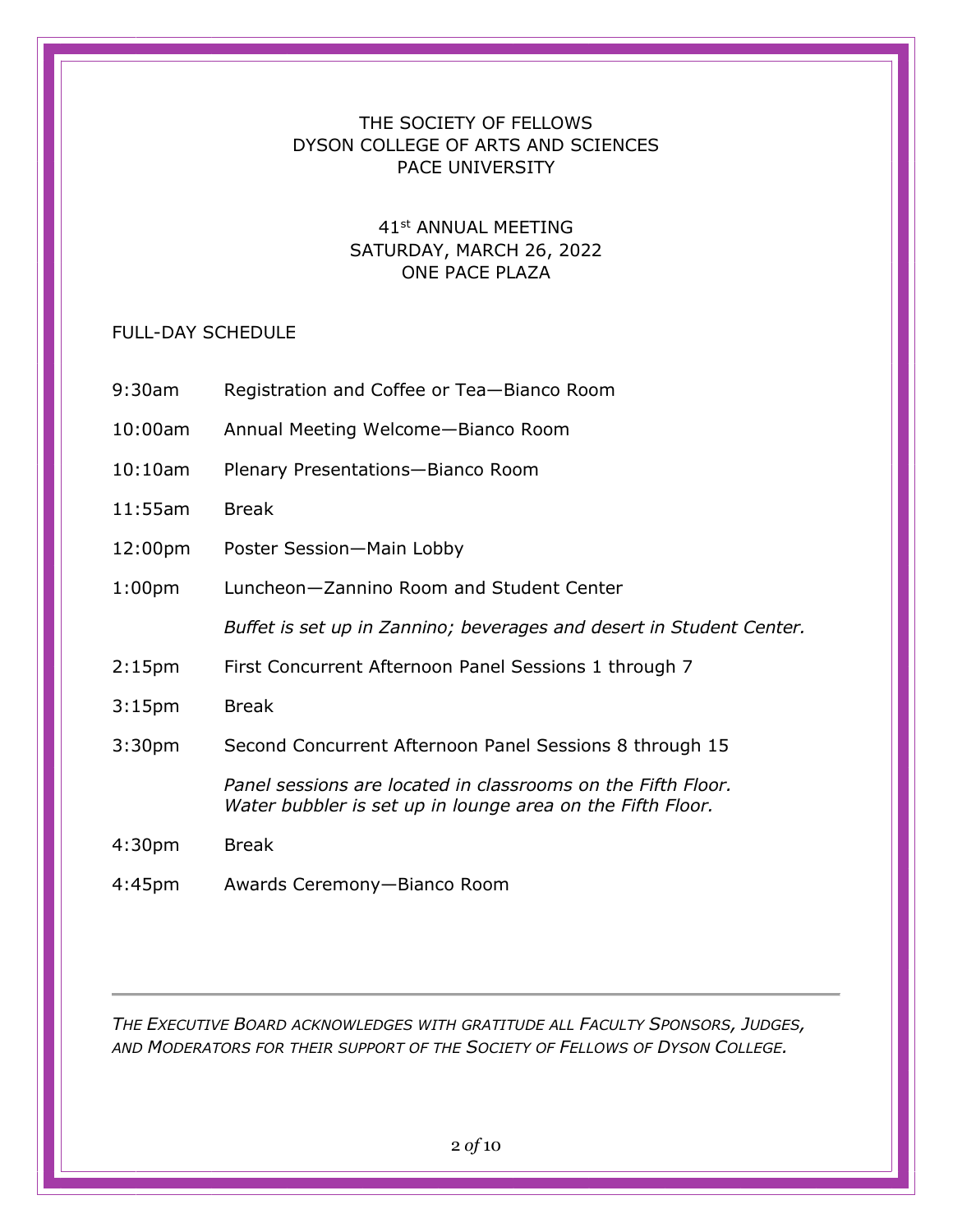## THE SOCIETY OF FELLOWS DYSON COLLEGE OF ARTS AND SCIENCES PACE UNIVERSITY

41st ANNUAL MEETING

#### 9:30am Registration and Coffee or Tea-Bianco Room

#### 10:00am Annual Meeting Welcome—Bianco Room

Dr. Judi Pajo Chair, Society of Fellows

Dr. Tresmaine Grimes Dean, Dyson College

Charlotte Becket Associate Dean, Dyson College

#### 10:10am Plenary Presentations-Bianco Room

Dr. Maria Iacullo-Bird Assistant Provost for Research, Pace University

"He is Our Bard as Well as Yours": Recovering the Lost Black Involvement in Early American Theatre Kailey Liddell; Faculty Sponsor: Dr. Sid Ray

COVID-19 Vaccinations and the Labor Market Casey Cloutier; Faculty Sponsor: Dr. Mary Kaltenberg

Sustainable Development and Water Security: Increasing Global Water Conflict in Developing Countries and their Potential Solutions Tyler Burenbadrakh; Faculty Sponsor: Dr. Jaimelee Rizzo

How Popular Dystopian Books and Media have Influenced Generation Z's Outlook on Government, Political Activism, and Social Justice Molly Rosaaen; Faculty Sponsor: Dr. Judith Pajo

Evolution of the Manic Pixie Dream Girl: Gaspar Noé Alanis Howard; Faculty Sponsor: Dr. Melvin Williams

11:55am Break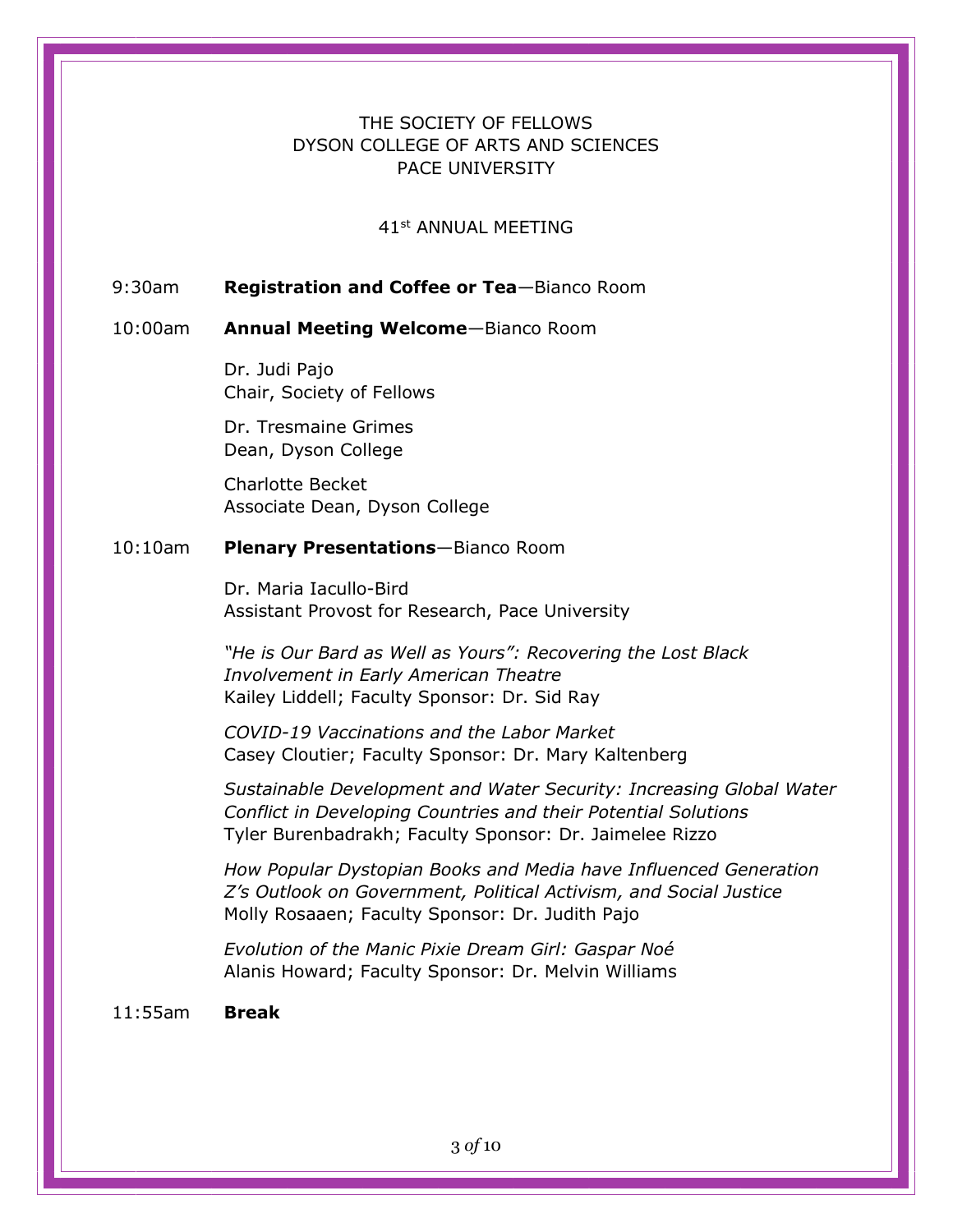#### 12:00pm Poster Session-Main Lobby

Presiding, Dr. Judi Pajo Chair, Society of Fellows of Dyson College

Differences in Absorbance of Bee Propolis Samples: Effect of Location and Storage Time Baylee Caudill; Faculty Sponsor: Dr. Elmer-Rico Mojica

DNA Barcoding of Shark Species from NYC Fish Markets Trishita DeySarkar & Shayan Saniei; Faculty Sponsor: Dr. Erika Crispo

Determination of Antioxidant Activity of Human Milk Samples Ethan Grimes; Faculty Sponsor: Dr. Elmer-Rico Mojica

Capitalization Support versus Negative Event Support: Predicting Well-Being during the COVID-19 Pandemic Nicole Maewsky; Faculty Sponsor: Dr. Courtney Gosnell

Antioxidant Activities of Commercial Tea Samples from Bigelow Tea Company Alyssa O'Connor; Faculty Sponsor: Dr. Elmer-Rico Mojica

Characterization of Bee Propolis Analyzed from the European Region Lawrence Phillips; Faculty Sponsor: Dr. Elmer-Rico Mojica

Correlating Phenol Content with the Antioxidant Activity of Various Bee Pollen Samples Carly Sullivan; Faculty Sponsor: Dr. Elmer-Rico Mojica

Lipobeads with Disulfide Cross-linked Poly(acrylamide-co-acrylonitrile) Core: A Versatile Platform for Drug and Gene Delivery Neslihan Tabaru; Faculty Sponsor: Dr. Sergey Kazakov

Qualitative Analysis of Unknown Samples by GC-MS Hanbo Wang; Faculty Sponsor: Dr. Rita Upmacis

Comparative Antioxidant Capacity of Herbal Teas from the Philippines Muxi Zhang; Faculty Sponsor: Dr. Elmer-Rico Mojica

Faculty Judges: Dr. Zafir Buraei, Dr. Brian Evans, Dr. R. Emilio Fernandez, Dr. Paul Griffin, Dr. Rita Upmacis

1:00pm Luncheon-Zannino Room and Student Center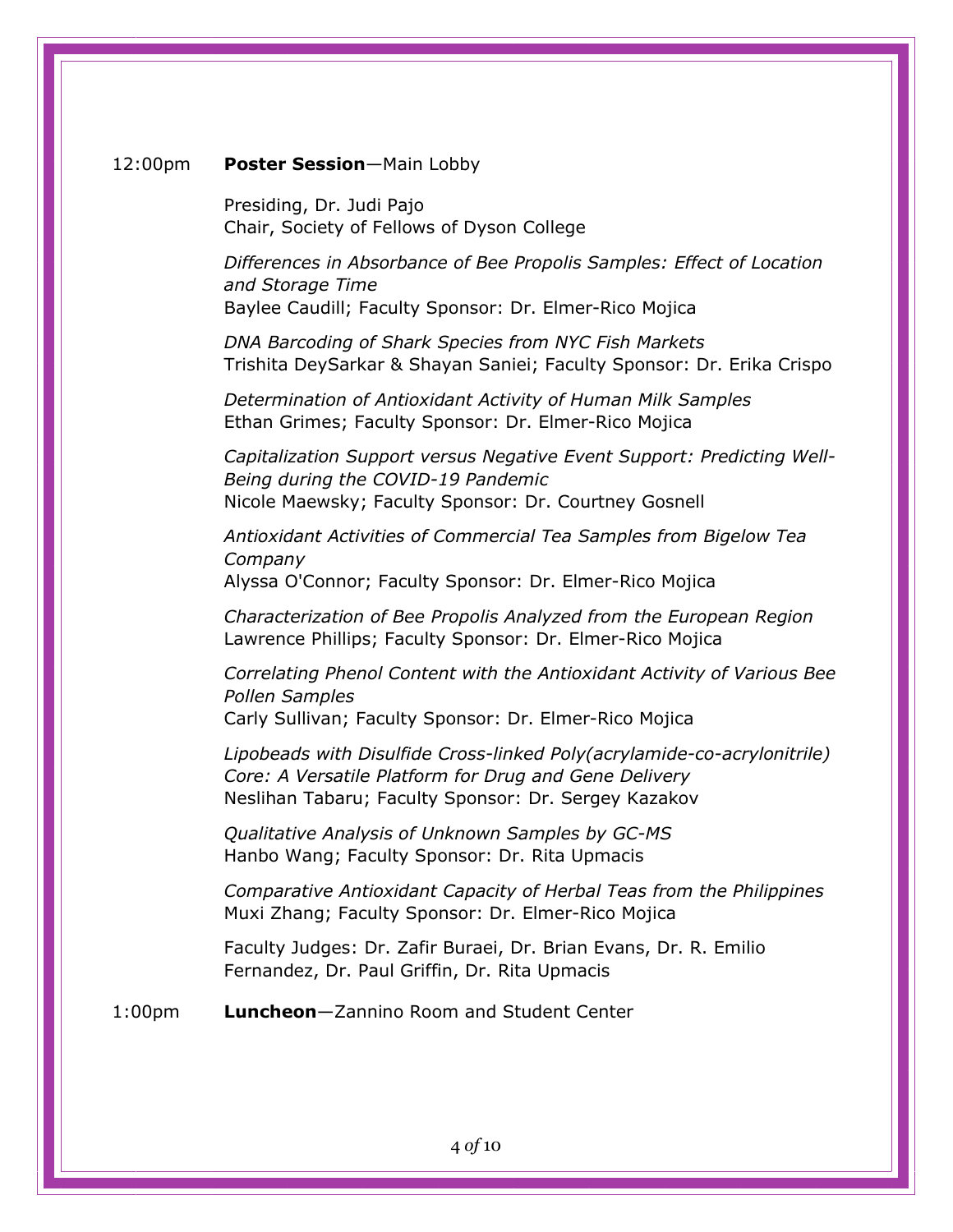## First Concurrent Afternoon Panel Sessions 1 through 7—Fifth Floor

| <b>Session 1</b>                    | <b>Historicizing Plays: Rhetoric, Identity, Adaptation</b>                                                                                                                        |
|-------------------------------------|-----------------------------------------------------------------------------------------------------------------------------------------------------------------------------------|
| Literature<br>& Modern              | In Defense of Edmund: The Role of Bastards in the Early Modern<br>Period                                                                                                          |
| Languages                           | Alexandria Grigsby; Faculty Sponsor: Dr. Sid Ray                                                                                                                                  |
| W504                                | "The Ocular Proof": Analyzing Iago's Linguistic Constructions and                                                                                                                 |
| $2:15-3:15$ pm                      | Visual Weaponization of Othello's Blackness<br>Cayla Quinn; Faculty Sponsor: Dr. Sid Ray                                                                                          |
|                                     | Is It a Crime to Change? Beaumarchais, Renoir, and the Ever-<br>Present Historical Influence on Art<br>Sophia Bertran; Faculty Sponsor: Dr. Adelia Williams                       |
|                                     | Faculty Moderators: Dr. Adelia Williams & Dr. Sid Ray                                                                                                                             |
|                                     |                                                                                                                                                                                   |
| <b>Session 2</b>                    | <b>Local Responses to Pressures on Natural Resources</b>                                                                                                                          |
| Environmental<br>Studies &          | How Does Environmental Perception Influence the Environment?<br>Kaia Smith McDonald; Faculty Sponsor: Dr. Judith Pajo                                                             |
| Anthropology<br>W502<br>2:15-3:15pm | Observing and Analyzing the Growth of Activist Movements in St.<br>James, Louisiana in Response to Petrochemical Plants<br>Alexandra Kennedy; Faculty Sponsor: Dr. Claire Panetta |
|                                     | Nature-Based Resilience Thinking: A Case Study of Jacksonville,<br>Florida<br>Julia Corrado; Faculty Sponsor: Dr. E. Melanie DuPuis                                               |
|                                     |                                                                                                                                                                                   |
|                                     | Faculty Moderator: Dr. E. Melanie DuPuis                                                                                                                                          |
|                                     |                                                                                                                                                                                   |
| <b>Session 3</b>                    | <b>Economic and Social Consequences of (In)stability</b>                                                                                                                          |
| Economics                           | The Economic Impact of Sherman's March to the Sea                                                                                                                                 |
| W515                                | Piper Campbell Gibson; Faculty Sponsor: Dr. Todd Yarbrough                                                                                                                        |
| $2:15-3:15$ pm                      | Natural Disasters' Effect on Tourism Employment<br>Caterina Messina; Faculty Sponsor: Dr. Todd Yarbrough                                                                          |
|                                     | The Impact of GDP on Skin Cancer Mortality in Men: A Global<br>Perspective<br>Joseph Boumoussa; Faculty Sponsor: Dr. Mary Kaltenberg                                              |
|                                     |                                                                                                                                                                                   |
|                                     | Faculty Moderator: Dr. Todd Yarbrough                                                                                                                                             |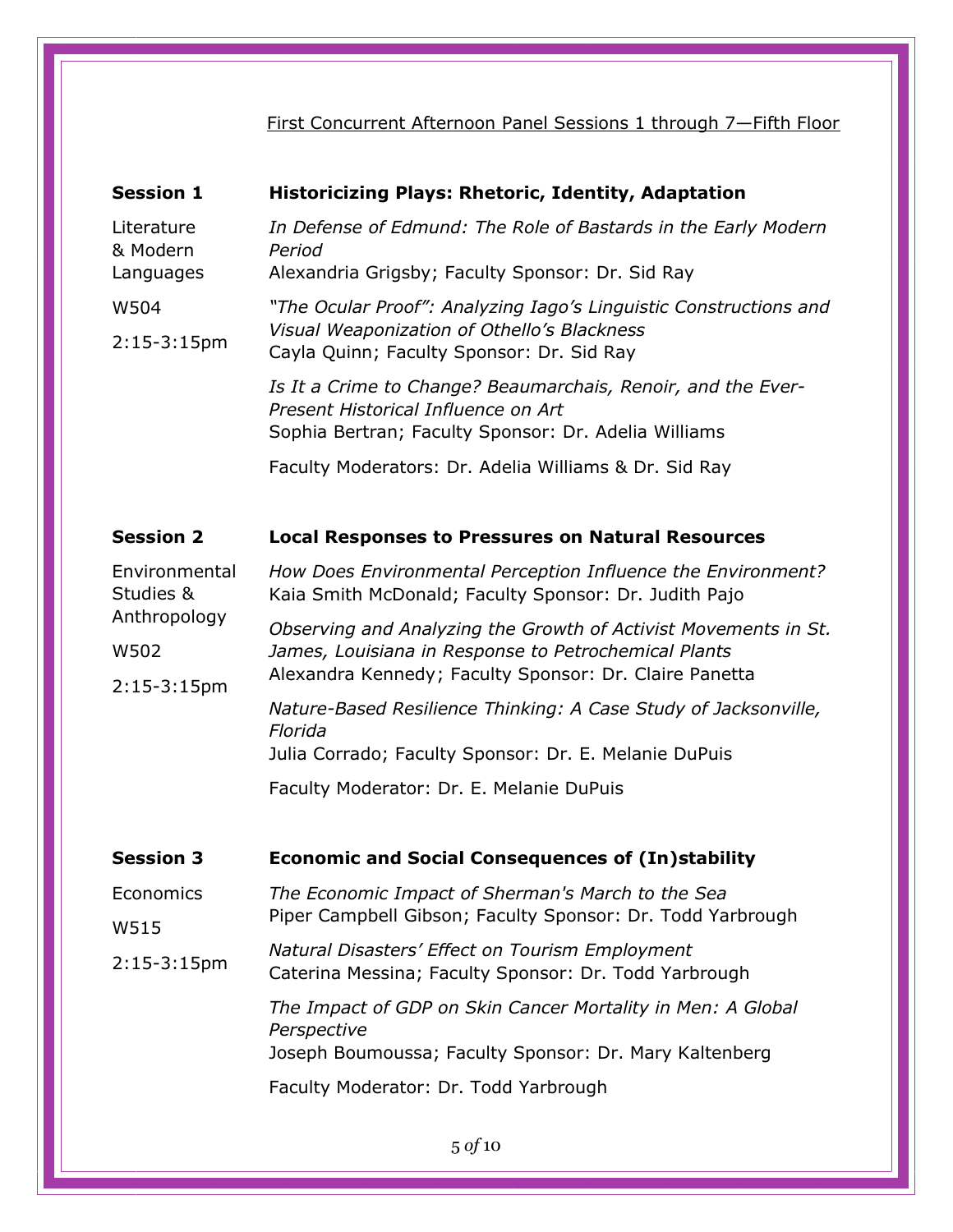# First Concurrent Afternoon Panel Sessions 1 through 7, Continued

| Economics<br>Do YouTube Content Incentives Impact Creators' Profitability<br>Fiona Waterman; Faculty Sponsor: Dr. Mary Kaltenberg<br>W509<br>Pognalysis: An Analysis of Gender and Language on Twitch.tv<br>$2:15-3:15$ pm<br>Julia Cardillo; Faculty Sponsor: Dr. Kier Hanratty<br>The Effect of Military and Entertainment Cooperation on Military<br><b>Application Rates</b><br>Lindsay Varzarevsky; Faculty Sponsor: Prof. Mark Weinstock<br>Faculty Moderator: Prof. Mark Weinstock<br><b>Session 5</b><br><b>Chemistry in Consumer Products</b><br>Science<br>Iron Content in Commercial Cereals<br>Olivia Cullen; Faculty Sponsor: Dr. Elmer-Rico Mojica<br>W511<br>Benzoic Acid in Some Soda Samples<br>$2:15-3:15$ pm<br>Tamara Duval; Faculty Sponsor: Dr. Elmer-Rico Mojica<br>Calcium and Magnesium Content of Different Bottled Water<br><b>Samples</b><br>Shaj Johnson; Faculty Sponsor: Dr. Elmer-Rico Mojica<br>Correlation of Phenolic Content with Antioxidant Activity of<br><b>Commercial Tea Samples</b><br>Gayle Pinchot; Faculty Sponsor: Dr. Elmer-Rico Mojica<br>Faculty Moderator: Dr. Elmer-Rico Mojica<br><b>Session 6</b><br><b>Cultural and Political Movements</b><br>Welcome: An Examination of the Treatment of Middle Eastern<br>History &<br>Modern<br>Immigrants in France<br>Antje-Anniek Hipkins; Faculty Sponsor: Dr. Ying Wang<br>Languages<br>W503<br>COVID-19 and the Black Lives Matter Movement Oral History<br>Project: Introduction and Analysis<br>$2:15-3:15$ pm<br>Madison Turunen; Faculty Sponsor: Dr. Maria Iacullo-Bird<br>The Power of Silence in Yamina Benguigui's Film Sunday God<br>Willing<br>Sadie Ellis; Faculty Sponsor: Dr. Ying Wang<br>Faculty Moderator: Dr. Ying Wang | <b>Session 4</b> | <b>Economic Issues in Media</b> |
|-------------------------------------------------------------------------------------------------------------------------------------------------------------------------------------------------------------------------------------------------------------------------------------------------------------------------------------------------------------------------------------------------------------------------------------------------------------------------------------------------------------------------------------------------------------------------------------------------------------------------------------------------------------------------------------------------------------------------------------------------------------------------------------------------------------------------------------------------------------------------------------------------------------------------------------------------------------------------------------------------------------------------------------------------------------------------------------------------------------------------------------------------------------------------------------------------------------------------------------------------------------------------------------------------------------------------------------------------------------------------------------------------------------------------------------------------------------------------------------------------------------------------------------------------------------------------------------------------------------------------------------------------------------------------------------------------------------------------------------------|------------------|---------------------------------|
|                                                                                                                                                                                                                                                                                                                                                                                                                                                                                                                                                                                                                                                                                                                                                                                                                                                                                                                                                                                                                                                                                                                                                                                                                                                                                                                                                                                                                                                                                                                                                                                                                                                                                                                                           |                  |                                 |
|                                                                                                                                                                                                                                                                                                                                                                                                                                                                                                                                                                                                                                                                                                                                                                                                                                                                                                                                                                                                                                                                                                                                                                                                                                                                                                                                                                                                                                                                                                                                                                                                                                                                                                                                           |                  |                                 |
|                                                                                                                                                                                                                                                                                                                                                                                                                                                                                                                                                                                                                                                                                                                                                                                                                                                                                                                                                                                                                                                                                                                                                                                                                                                                                                                                                                                                                                                                                                                                                                                                                                                                                                                                           |                  |                                 |
|                                                                                                                                                                                                                                                                                                                                                                                                                                                                                                                                                                                                                                                                                                                                                                                                                                                                                                                                                                                                                                                                                                                                                                                                                                                                                                                                                                                                                                                                                                                                                                                                                                                                                                                                           |                  |                                 |
|                                                                                                                                                                                                                                                                                                                                                                                                                                                                                                                                                                                                                                                                                                                                                                                                                                                                                                                                                                                                                                                                                                                                                                                                                                                                                                                                                                                                                                                                                                                                                                                                                                                                                                                                           |                  |                                 |
|                                                                                                                                                                                                                                                                                                                                                                                                                                                                                                                                                                                                                                                                                                                                                                                                                                                                                                                                                                                                                                                                                                                                                                                                                                                                                                                                                                                                                                                                                                                                                                                                                                                                                                                                           |                  |                                 |
|                                                                                                                                                                                                                                                                                                                                                                                                                                                                                                                                                                                                                                                                                                                                                                                                                                                                                                                                                                                                                                                                                                                                                                                                                                                                                                                                                                                                                                                                                                                                                                                                                                                                                                                                           |                  |                                 |
|                                                                                                                                                                                                                                                                                                                                                                                                                                                                                                                                                                                                                                                                                                                                                                                                                                                                                                                                                                                                                                                                                                                                                                                                                                                                                                                                                                                                                                                                                                                                                                                                                                                                                                                                           |                  |                                 |
|                                                                                                                                                                                                                                                                                                                                                                                                                                                                                                                                                                                                                                                                                                                                                                                                                                                                                                                                                                                                                                                                                                                                                                                                                                                                                                                                                                                                                                                                                                                                                                                                                                                                                                                                           |                  |                                 |
|                                                                                                                                                                                                                                                                                                                                                                                                                                                                                                                                                                                                                                                                                                                                                                                                                                                                                                                                                                                                                                                                                                                                                                                                                                                                                                                                                                                                                                                                                                                                                                                                                                                                                                                                           |                  |                                 |
|                                                                                                                                                                                                                                                                                                                                                                                                                                                                                                                                                                                                                                                                                                                                                                                                                                                                                                                                                                                                                                                                                                                                                                                                                                                                                                                                                                                                                                                                                                                                                                                                                                                                                                                                           |                  |                                 |
|                                                                                                                                                                                                                                                                                                                                                                                                                                                                                                                                                                                                                                                                                                                                                                                                                                                                                                                                                                                                                                                                                                                                                                                                                                                                                                                                                                                                                                                                                                                                                                                                                                                                                                                                           |                  |                                 |
|                                                                                                                                                                                                                                                                                                                                                                                                                                                                                                                                                                                                                                                                                                                                                                                                                                                                                                                                                                                                                                                                                                                                                                                                                                                                                                                                                                                                                                                                                                                                                                                                                                                                                                                                           |                  |                                 |
|                                                                                                                                                                                                                                                                                                                                                                                                                                                                                                                                                                                                                                                                                                                                                                                                                                                                                                                                                                                                                                                                                                                                                                                                                                                                                                                                                                                                                                                                                                                                                                                                                                                                                                                                           |                  |                                 |
|                                                                                                                                                                                                                                                                                                                                                                                                                                                                                                                                                                                                                                                                                                                                                                                                                                                                                                                                                                                                                                                                                                                                                                                                                                                                                                                                                                                                                                                                                                                                                                                                                                                                                                                                           |                  |                                 |
|                                                                                                                                                                                                                                                                                                                                                                                                                                                                                                                                                                                                                                                                                                                                                                                                                                                                                                                                                                                                                                                                                                                                                                                                                                                                                                                                                                                                                                                                                                                                                                                                                                                                                                                                           |                  |                                 |
|                                                                                                                                                                                                                                                                                                                                                                                                                                                                                                                                                                                                                                                                                                                                                                                                                                                                                                                                                                                                                                                                                                                                                                                                                                                                                                                                                                                                                                                                                                                                                                                                                                                                                                                                           |                  |                                 |
|                                                                                                                                                                                                                                                                                                                                                                                                                                                                                                                                                                                                                                                                                                                                                                                                                                                                                                                                                                                                                                                                                                                                                                                                                                                                                                                                                                                                                                                                                                                                                                                                                                                                                                                                           |                  |                                 |
|                                                                                                                                                                                                                                                                                                                                                                                                                                                                                                                                                                                                                                                                                                                                                                                                                                                                                                                                                                                                                                                                                                                                                                                                                                                                                                                                                                                                                                                                                                                                                                                                                                                                                                                                           |                  |                                 |
|                                                                                                                                                                                                                                                                                                                                                                                                                                                                                                                                                                                                                                                                                                                                                                                                                                                                                                                                                                                                                                                                                                                                                                                                                                                                                                                                                                                                                                                                                                                                                                                                                                                                                                                                           |                  |                                 |
|                                                                                                                                                                                                                                                                                                                                                                                                                                                                                                                                                                                                                                                                                                                                                                                                                                                                                                                                                                                                                                                                                                                                                                                                                                                                                                                                                                                                                                                                                                                                                                                                                                                                                                                                           |                  |                                 |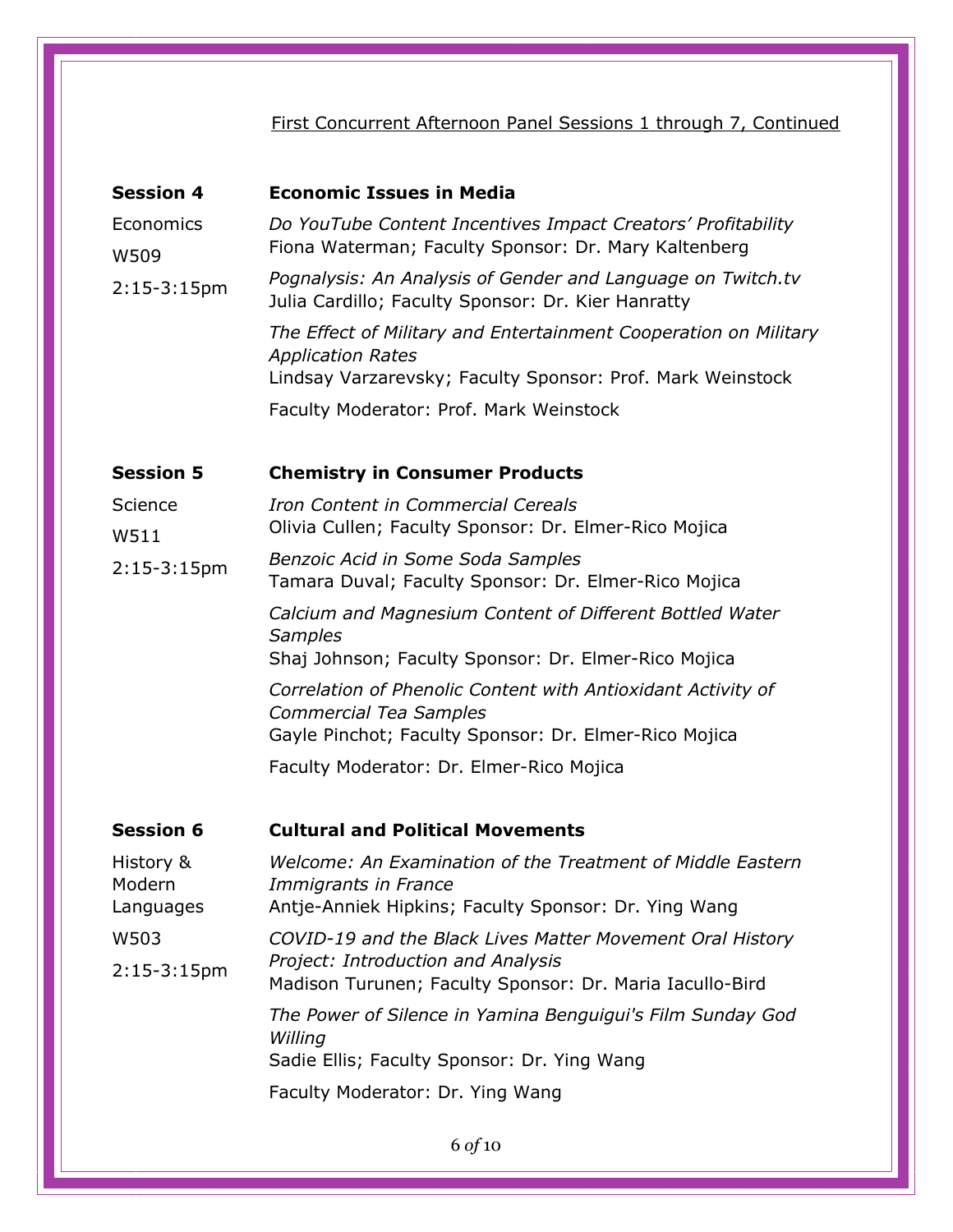First Concurrent Afternoon Panel Sessions 1 through 7, Continued

| <b>Session 7</b>                                                       | <b>Peacebuilding and Social Transformation</b>                                                                                 |
|------------------------------------------------------------------------|--------------------------------------------------------------------------------------------------------------------------------|
| Peace and<br>Justice Studies<br>& Philosophy<br>W513<br>$2:15-3:15$ pm | The Link Between Buddhism and Muay Thai<br>Nikki Nguyen; Faculty Sponsor: Dr. Eddis Miller                                     |
|                                                                        | Solo el Pueblo Salva al Pueblo: Only the People Can Save the<br>People<br>Mayana Nell Torres; Faculty Sponsor: Dr. Emily Welty |
|                                                                        | Trauma Informed Pedagogy for High School History Teachers<br>Aryaa Moudgal; Faculty Sponsor: Dr. Emily Welty                   |
|                                                                        | Faculty Moderator: Dr. Emily Welty                                                                                             |
| 3:15 <sub>pm</sub>                                                     | <b>Break</b> —Water Bubbler in Lounge Area in Hallway West on Fifth Floor                                                      |
| 3:30 <sub>pm</sub>                                                     | Second Concurrent Afternoon Panel Sessions 8 to 15–Fifth Floor                                                                 |

| <b>Session 8</b>     | <b>Cinematic Expressionism</b>                                                                               |
|----------------------|--------------------------------------------------------------------------------------------------------------|
| Film Studies<br>W511 | The Face of Cinema<br>Carly Ortiz; Faculty Sponsor: Dr. Ruth Johnston                                        |
| 3:30-4:30pm          | Germany and Expressionism: They Go Way Back<br>Keely Sanchez; Faculty Sponsor: Dr. Ruth Johnston             |
|                      | The Role of Women Projected Through Time<br>Mick Bongiovi; Faculty Sponsor: Dr. Ruth Johnston                |
|                      | Noir or Noirish: The Killers (1946) vs Rebecca (1940)<br>Sascha Ouaknine; Faculty Sponsor: Dr. Ruth Johnston |
|                      | Faculty Moderator: Dr. Ruth Johnston                                                                         |
|                      |                                                                                                              |
| <b>Session 9</b>     | <b>Theorizing Sound and Decay</b>                                                                            |
| Philosophy<br>W502   | Timbre and the Essence of Music<br>Michael Greenwood; Faculty Sponsor: Dr. Eddis Miller                      |
| $3:30 - 4:30$ pm     | On Thought<br>Pratul Kalra; Faculty Sponsor: Dr. Eddis Miller                                                |
|                      | Selfishly Suicidal: A Critique of Kant on Suicide<br>Zachary Kohler; Faculty Sponsor: Dr. Eddis Miller       |
|                      | Faculty Moderator: Dr. Eddis Miller                                                                          |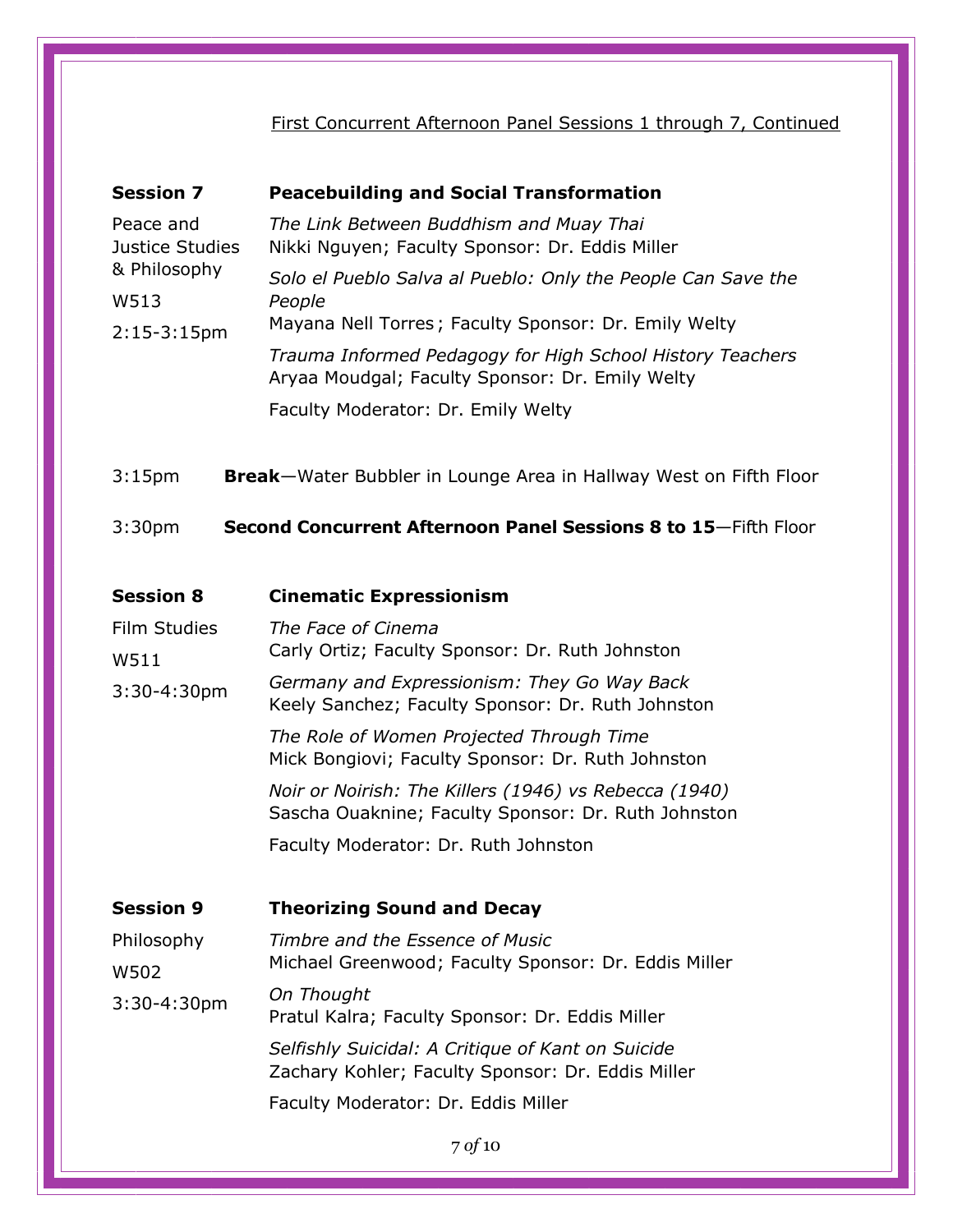# Second Concurrent Afternoon Panel Sessions 8 through 15, Continued

| <b>Session 10</b>           | <b>Economics of Money, Finance, and Credit</b>                                                                      |
|-----------------------------|---------------------------------------------------------------------------------------------------------------------|
| Anthropology<br>& Economics | Exposing Children to Finances: Does it Affect Precautionary<br>Savings for the Future?                              |
| W503                        | Brianna Amato; Faculty Sponsor: Dr. Todd Yarbrough                                                                  |
| $3:30-4:30$ pm              | So You Call Yourself An Artist? How Much Do You Make?<br>Charlotte MacNeal; Faculty Sponsor: Dr. Judith Pajo        |
|                             | Credit Card Pandemonium: An Economic Anthropological Study<br>Izzy Corneille; Faculty Sponsor: Dr. Judith Pajo      |
|                             | Faculty Moderator: Dr. Eric Osbourne                                                                                |
| <b>Session 11</b>           | <b>Economics of Crime, Crisis, and Failure</b>                                                                      |
| Economics &<br>Anthropology | Where Crime Controls the Shadows<br>Bruno Hernandez; Faculty Sponsor: Dr. Judith Pajo                               |
| W513                        | The Effects of Organized Crime Groups on Rising Crime Activity:                                                     |
| $3:30-4:30$ pm              | An Italian Regional Study<br>Courtney Koprowicz; Faculty Sponsor: Prof. Mark Weinstock                              |
|                             | Factors that Affect Company Bankruptcy in Taiwan<br>Silouani Kostits Pasiali; Faculty Sponsor: Prof. Mark Weinstock |
|                             | How Did COVID-19 Policies Impact Oil & Economic Growth<br>Globally?                                                 |
|                             | Everton Mendoza-Holmes; Faculty Sponsor: Prof. Mark Weinstock                                                       |
|                             | Faculty Moderator: Prof. Mark Weinstock                                                                             |
| <b>Session 12</b>           | <b>Economic Issues in Public Policy</b>                                                                             |
| Economics<br>& Public       | Intergenerational Income Mobility: Aptitude Versus Resources<br>Yu Wei Liu; Faculty Sponsor: Dr. Gregory Colman     |
| Administration              | Can a Nudge Encourage College Students to Register as Organ                                                         |
| W509                        | Donors?<br>Isabelle LaBianco; Faculty Sponsor: Dr. Mary Kaltenberg                                                  |
| 3:30-4:30pm                 | Universal Preschool for All                                                                                         |
|                             | Margaret Walsh; Faculty Sponsor: Dr. Tiffany Henley                                                                 |
|                             | Faculty Moderator: Dr. Kier Hanratty                                                                                |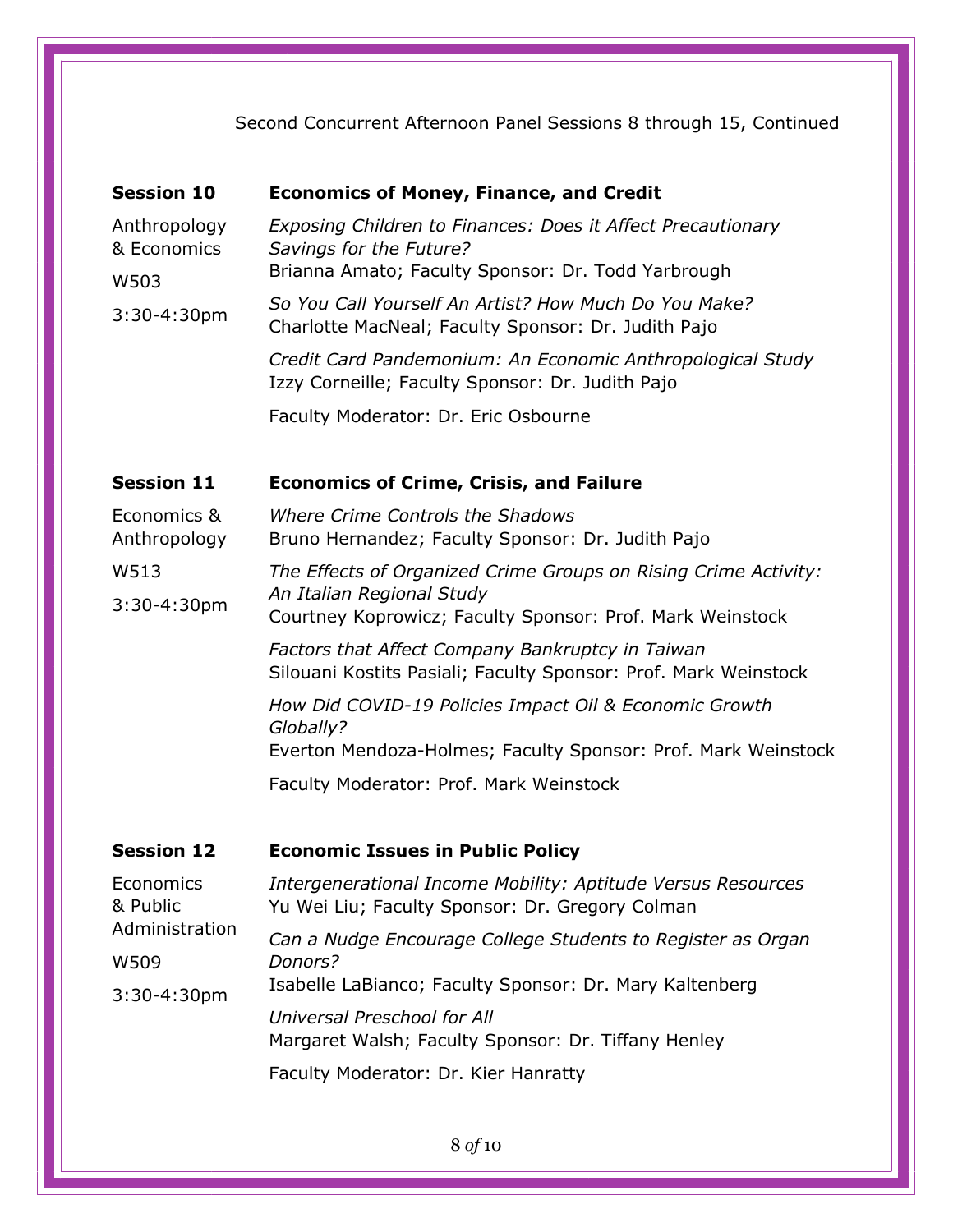Second Concurrent Afternoon Panel Sessions 8 through 15, Continued

| <b>Session 13</b>                                                                | <b>Community Action, Social Networks, and Communication in</b><br><b>New York's Urban Landscapes</b>                                                                                    |
|----------------------------------------------------------------------------------|-----------------------------------------------------------------------------------------------------------------------------------------------------------------------------------------|
| <b>Urban Studies</b><br>& Peace and<br>Justice Studies<br>W504<br>$3:30-4:30$ pm | Unwrapping Washington Square Park: An Analysis of the<br>Vicissitudes of a New York Landmark<br>Amaya Jade Washington; Faculty Sponsor: Dr. Claire Panetta                              |
|                                                                                  | <b>Stickers On the Bridge</b><br>Nathaniel Crystal; Faculty Sponsor: Dr. Claire Panetta                                                                                                 |
|                                                                                  | Harm Reduction History & Advancements in New York<br>Clare Webb; Faculty Sponsor: Dr. Emily Welty                                                                                       |
|                                                                                  | Faculty Moderator: Dr. Claire Panetta                                                                                                                                                   |
| <b>Session 14</b>                                                                | <b>Cares of Body and Soul</b>                                                                                                                                                           |
| Psychology<br>W515<br>$3:30 - 4:30$ pm                                           | The Well-Being of Nurses and Their Self-Care Methods During<br>COVID-19<br>Danielle Merante; Faculty Sponsor: Dr. Paul Griffin                                                          |
|                                                                                  | The Moderatory Role of Body Mass Index in the Relationship<br>between Negative Emotions and Disordered Eating<br>Emilija Blozyte; Faculty Sponsor: Dr. Weihua Niu                       |
|                                                                                  | Education and Subjective Well-Being: A Review of Findings<br>Jacklyn Romani; Faculty Sponsor: Dr. Paul Griffin                                                                          |
|                                                                                  | Faculty Moderator: Dr. Paul Griffin                                                                                                                                                     |
| <b>Session 15</b><br>Science                                                     | <b>Research Opportunities for Students and Faculty at the</b><br><b>Department of Energy's National Labs</b>                                                                            |
| W507<br>$3:30 - 4:30$ pm                                                         | <b>Guest Speakers:</b>                                                                                                                                                                  |
|                                                                                  | Dr. Allison Truhlar, U.S. Department of Energy [virtual]                                                                                                                                |
|                                                                                  | Kelly Wong, Pace alumna, current intern at Pacific Northwest<br>National Lab and former intern at Brookhaven National Lab<br>through SULI (Science Undergraduate Laboratory Internship) |
|                                                                                  | Faculty Moderator: Dr. R. Emilio Fernandez                                                                                                                                              |
| 4:45 <sub>pm</sub>                                                               | <b>Awards Ceremony-Bianco Room</b><br>Presiding, Dr. Judi Pajo<br>Chair, Society of Fellows of Dyson College                                                                            |
|                                                                                  | 0.0110                                                                                                                                                                                  |